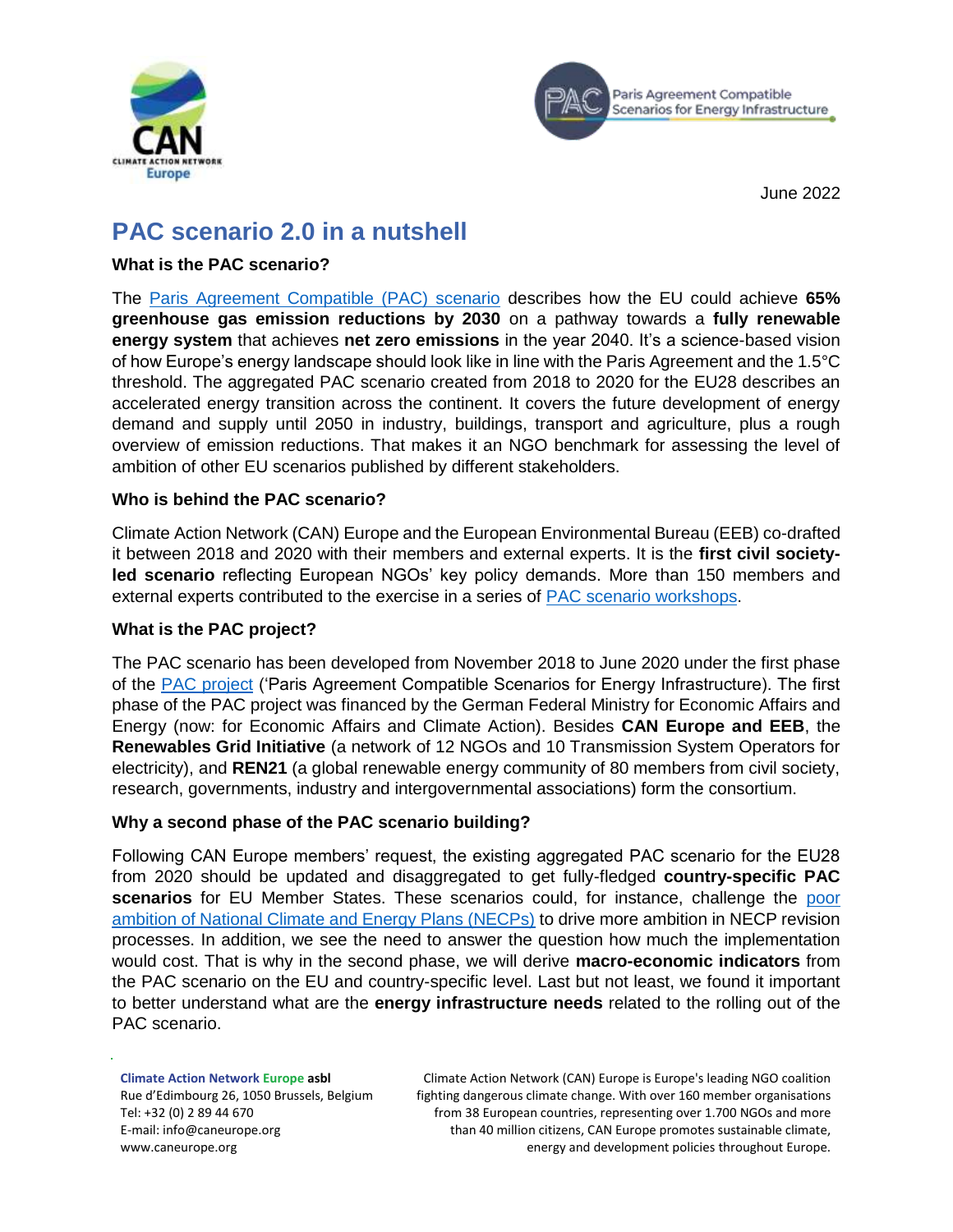

# **What is the timeline for the second phase of the PAC scenario building?**

The second phase of the PAC project started in **September 2021** and runs until **August 2024** with the same consortium and funder as during the first phase (see 'What is the PAC project?'). During this second phase, CAN Europe is responsible for a new PAC scenario 2.0 modelling. This modelling exercise will be implemented by a team of professional modellers from the consultancy [CLIMACT,](https://climact.com/en/) guided by the key assumptions agreed during the first phase of the PAC project. That will allow us to smoothly update our vision and understanding without reinventing the wheel.

- CLIMACT aims to hand over **first country-specific draft scenarios** by autumn 2022 in order to launch a first feedback round with CAN Europe members and experts, based on CLIMACT's web-based tool, the [Pathways Explorer.](https://www.pathwaysexplorer.org/)
- By early 2023, national member organisations ideally should be able to present their **countryspecific PAC scenario**, in particular to influence the update of their NECPs.
- By spring 2023, **macro-economic indicators** will be derived.
- By autumn 2023, we will further assess the **infrastructure needs** (electricity grids, gas pipelines, hydrogen networks, district heat networks). For this purpose, CLIMACT will use the [PyPSA model](https://www.pac-scenarios.eu/fileadmin/user_upload/KIT_Aarhus_University_PAC_scenarios_with_PyPSA-Eur-Sec_15oct20.pdf) to detail and optimise the EU-level and the country-specific PAC scenarios.

### **How can you engage in the second phase of the PAC scenario building?**

Like during the first phase of the PAC project, CAN Europe organises a series of **PAC scenario workshops** for members, partners and like-minded guests from science and industry. The PAC scenario workshops allow interested stakeholders to discuss key assumptions and get an update on the progress of the modelling exercise. With a series of **bilateral national calls**, the CAN Europe secretariat guides the national member organisations through the data collection and modelling. In addition, CAN Europe launched an **advisory committee** to gather academia and experts. This committee is of course open to interested members. It ensures a robust scientific peer review and discusses methodological challenges. During the weekly **Renewable Energy Working Group meetings** of CAN Europe, members get an update on the progress of the PAC scenario building.

### **What exactly will you get from the second phase of the PAC scenario building?**

The updated EU27-wide PAC scenario as well as the country-specific PAC scenarios for EU27 Member States (and potentially UK, Norway and Switzerland) will again cover **all sectors of energy demand and supply** (industry, buildings, transport, agriculture) in five-year intervals from 2020 to 2050. In contrast with the first aggregated PAC scenario published in 2020, **more detailed data on greenhouse gas emissions** will be provided, including non-energy related emissions and the role of land use, land use change and forestry. For the first time, **macro-economic indicators** will be derived from the PAC scenario, such as energy system costs and benefits. In addition, the **infrastructure needs** linked to the roll-out of the PAC scenario are assessed, e.g. the need for electricity grids, for gas pipelines, hydrogen networks or district heat networks – and how these interact with energy demand and supply.